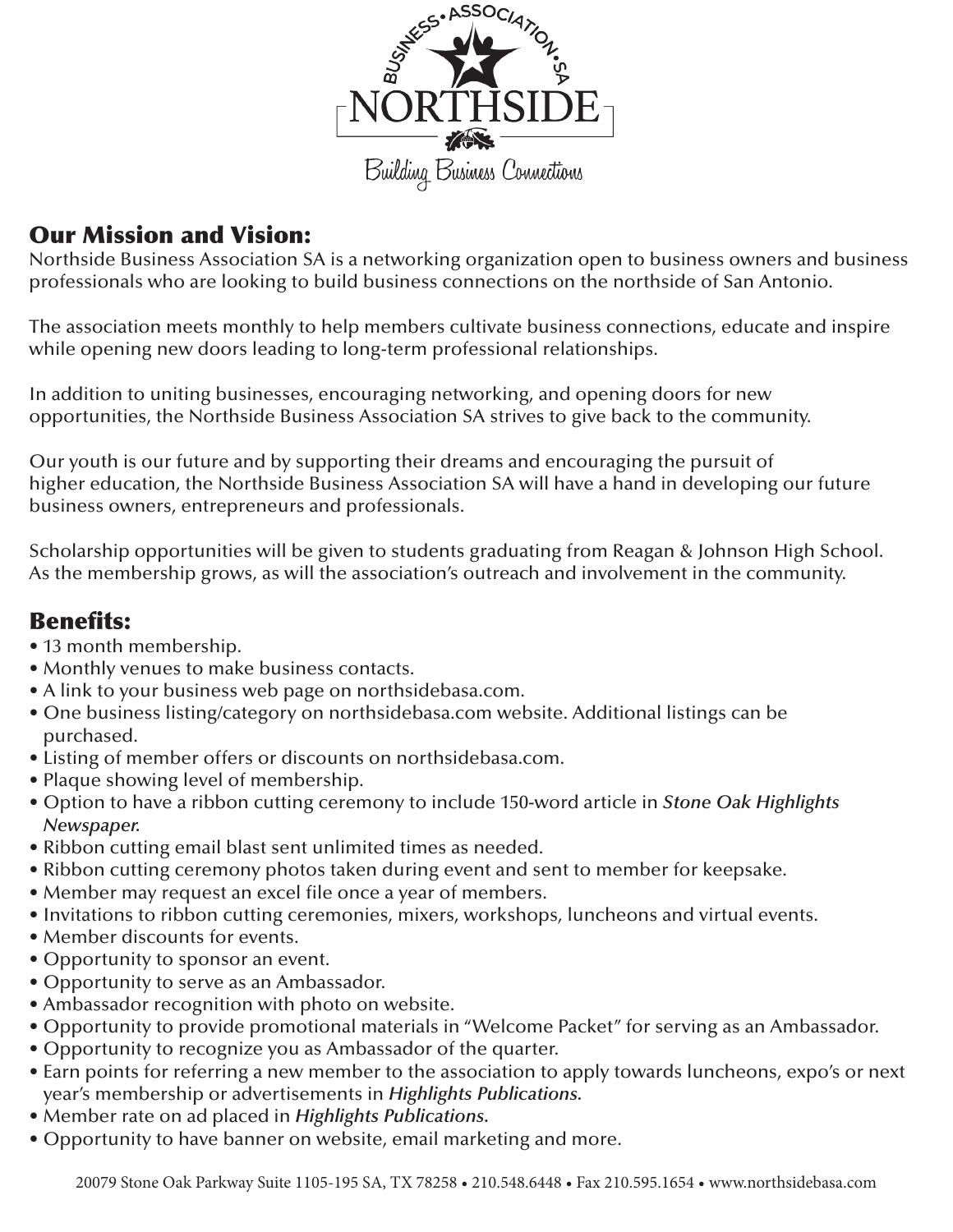

- Opportunity to have Business Spotlight in *Stone Oak Highlights Newspaper.*
- Opportunity to have Video Business Showcase on YouTube, email & social media.
- Opportunity of Charter Membership recognition.

Check your option in the appropriate box.

#### Membership \$250 - Bronze

- Plaque presented at event or choose a ribbon cutting.
- Ribbon cutting ceremony photos taken during event and sent to member for keepsake.
- Listing on website with business link.
- Special decal to place at your business or vehicle showing membership.
- Membership card.
- Membership discounts on lunches, mixers and dinners.
- Earn points for referring a new member to association to apply towards luncheons, expo's or next year's membership or advertisements in *Highlights Publications.*
- Membership recognition on e-blast & website.
- Opportunity to serve as an Ambassador.
- Opportunity to recognize you as an Ambassador of the quarter.
- Photo on website if you serve as an Ambassador.
- Provide goodies for "Welcome Packet" for ribbon cutting presentations.
- Attendee list provided with contacts from Zoom meetings.
- Excel file once a year of members- must request.
- Your special offer & discounts listed for members to receive for using your services on northsidebasa.com.
- Member rate on ads placed in *Highlights Publications.*

#### Membership \$500 - Silver Charter Membership \* limited time offer

#### Choose One  $\vert \vert$  EBlast  $\vert \vert$  Banner

- Silver Member recognition on Charter Member tab on northsidebasa.com.
- Silver Member recognition with Lifetime Banner with link on email blasts.
- Opportunity to host and sponsor a networking event-ask about perks for sponsorship.
- Choice: Choose a banner with your logo with a link on the website or a monthly e-blast of a company ad- must provide ready to go as a 8 1/2 X 11 jpeg.
- Plaque presented at event or choose a ribbon cutting.
- Ribbon cutting ceremony photos taken during event and sent to member for keepsake.
- 150- word article with photo of plaque presented at event or ribbon cutting in *Stone Oak*
- 

*Highlights Newspaper. Continued on page 3*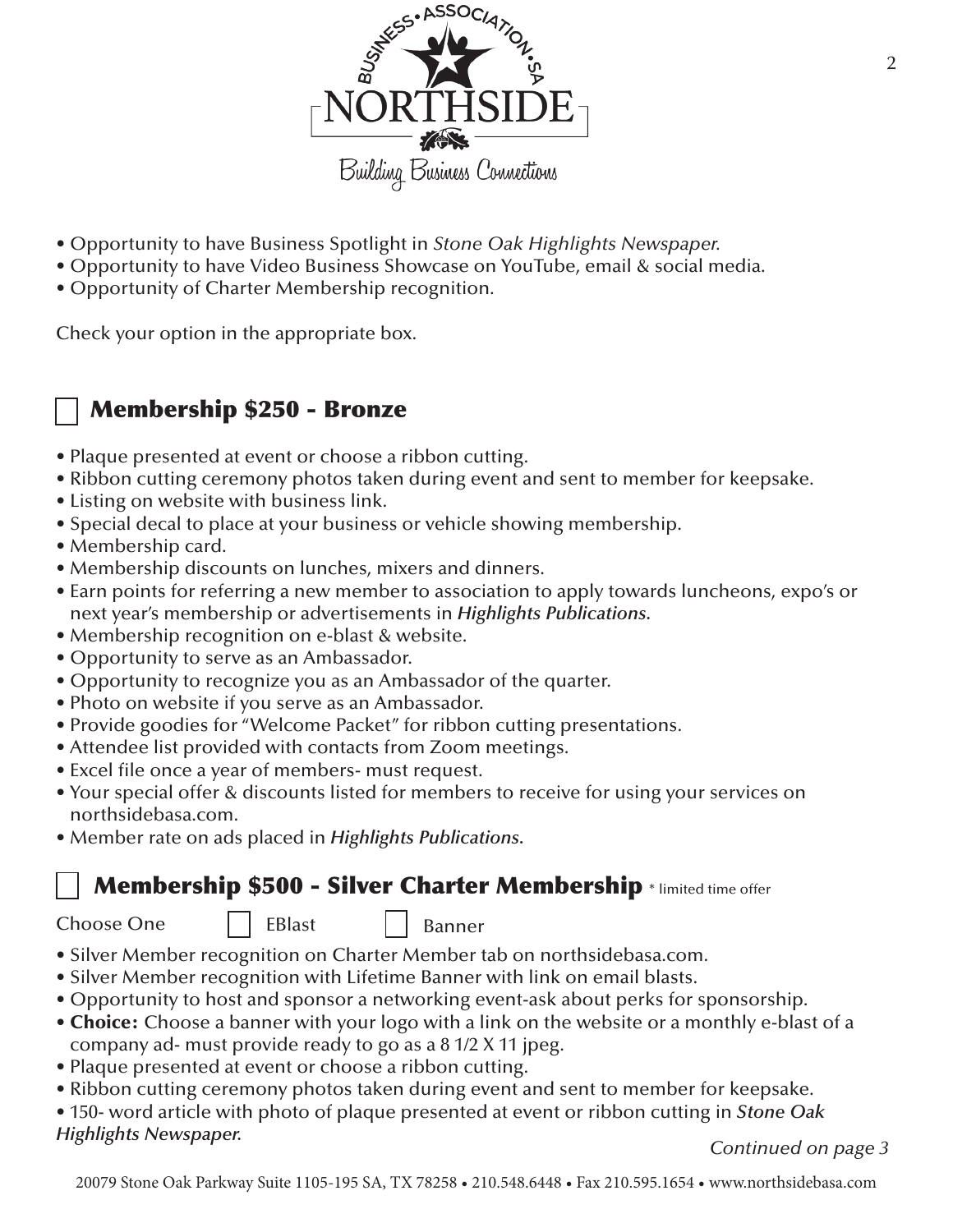

- Listing on website with business link.
- Attendee list provided with contacts from Zoom meetings.
- Special decal to place at your business or vehicle showing membership.
- Membership card.
- Membership discounts on lunches, mixers and dinners.
- Earn points for referring a new member to association to apply towards luncheons, expo's or next year's membership or advertisements in *Highlights Publications.*
- Membership recognition on e-blast & website.
- Opportunity to serve as an Ambassador.
- Opportunity to recognize you as an Ambassador of the quarter.
- Photo on website if you serve as an Ambassador.
- Attendee list provided with contacts from Zoom meetings.
- Provide goodies for "Welcome Packet" for ribbon cutting presentations.
- Excel file once a year of members must request.
- Your special offer & discounts listed for members to receive for using your services on northsidebasa.com.
- Member rate on ads placed in *Highlights Publications.*

# Membership \$750 - Gold Charter Membership \* limited time offer

- Gold Member recognition on Charter Member tab on northsidebasa.com.
- Gold Member recognition with Lifetime Banner with link on email blasts.
- Opportunity to host and sponsor a networking event-ask about perks for sponsorship.
- A monthly e-blast of a company ad- must provide ready to go as a 8 1/2 X 11 jpeg.
- A banner with your logo with link on the northsidebasa.com.
- Plaque presented at event or choose a ribbon cutting.
- Ribbon cutting ceremony photos taken during event and sent to member for keepsake.
- 150-word article with photo of plaque presented at event or ribbon cutting published in *Stone Oak Highlights Newspaper.*
- Business Spotlight (150 words with photo) on e-blast and on social media.
- Your ad on the website with your business listing.
- Listing on website with business link.
- Attendee list provided with contacts from Zoom meetings.
- Special decal to place at your business or vehicle showing membership.
- Membership discounts on lunches, mixers and dinners.
- Membership card.
- Earn points for referring a new member to association to apply towards luncheons, expo's or next year's membership or advertisements in *Highlights Publications*.
- Membership recognition on e-blast & website.
- Opportunity to serve as an Ambassador.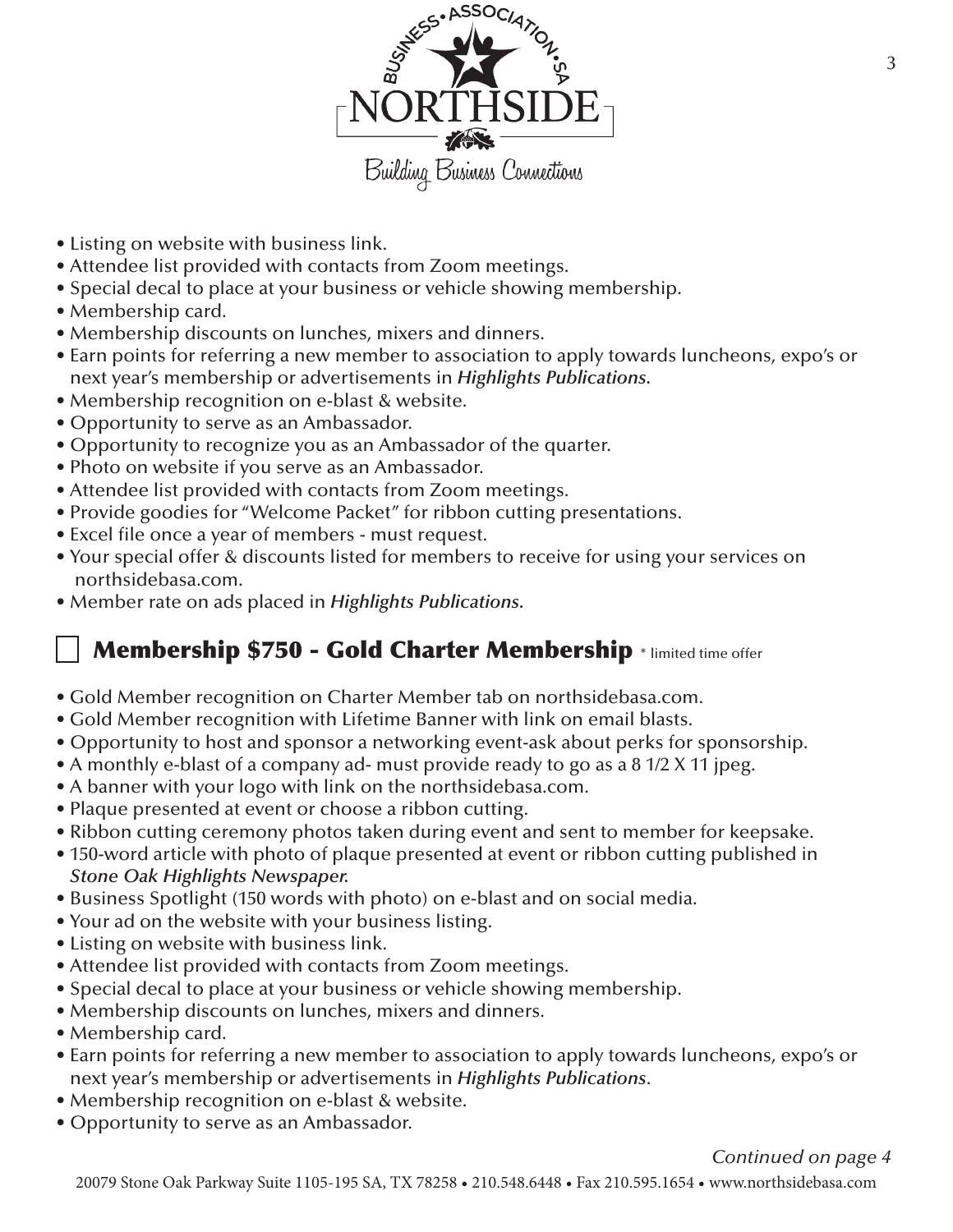

#### *Continued from page 3*

- Opportunity to recognize you as an Ambassador of the quarter.
- Photo on website if you serve as an Ambassador.
- Excel file once a year of members- must request.
- Your special offer & discounts listed for members to receive for using your services on www.northsidebasa.com.
- Member rate discount on ads placed in *Highlights Publications.*

### Membership \$1,000 - Platinum Charter Membership \* limited time offer

- Platinum Member recognition on Charter Member tab on northsidebasa.com.
- Platinum Member recognition with Lifetime Banner with link on email blasts.
- Platinum Member recognition on northsidebasa.com.
- Opportunity to host and sponsor a networking event-ask about perks for sponsorship.
- Opportunity to present a 5-minute presentation at Northside Business Association event. (guidelines to be given)
- Business Spotlight about your business up to 500 words in *Stone Oak Highlights Newspaper.*
- Video Business Showcase on YouTube, email & social media (10 minute video)
- A monthly e-blast of a company ad- must provide ready to go as a 8 1/2 X 11jpeg.
- A banner with your logo with link on the northsidebasa.com..
- Plaque presented at event or have a ribbon cutting.
- 150-word article with photo of plaque presented at event or ribbon cutting published in *Stone Oak Highlights Newspaper.*
- Business Spotlight (500 words with photo and ad) sent by e-blast and social media as a stand alone .
- Your ad on the website with your business listing.
- Listing on website with business link.
- Attendee list provided with contacts from Zoom meetings.
- Special decal to place at your business or vehicle showing membership.
- Membership discounts on lunches, mixers and dinners.
- Membership card.
- Earn points for referring a new member to association to apply towards luncheons, expo's or next year's membership or advertisements in *Highlights Publications.*
- Photo on website if you serve as an Ambassador.
- Excel file once a year of members- must request.
- Your special offer & discounts listed for members to receive for using your services on northsidebasa.com
- Additional member rate discount on ads placed in *Highlights Publications.*

## Combo Membership

• If you would like to become a member of Northside Business Association SA, Alamo Ranch/151 Business Association and Stone Oak Ladies Business Association, a 10% discount will be given on any level you choose. A listing can be purchased on each website with business link for \$150 per area with no other benefits.

20079 Stone Oak Parkway Suite 1105-195 SA, TX 78258 • 210.548.6448 • Fax 210.595.1654 • www.northsidebasa.com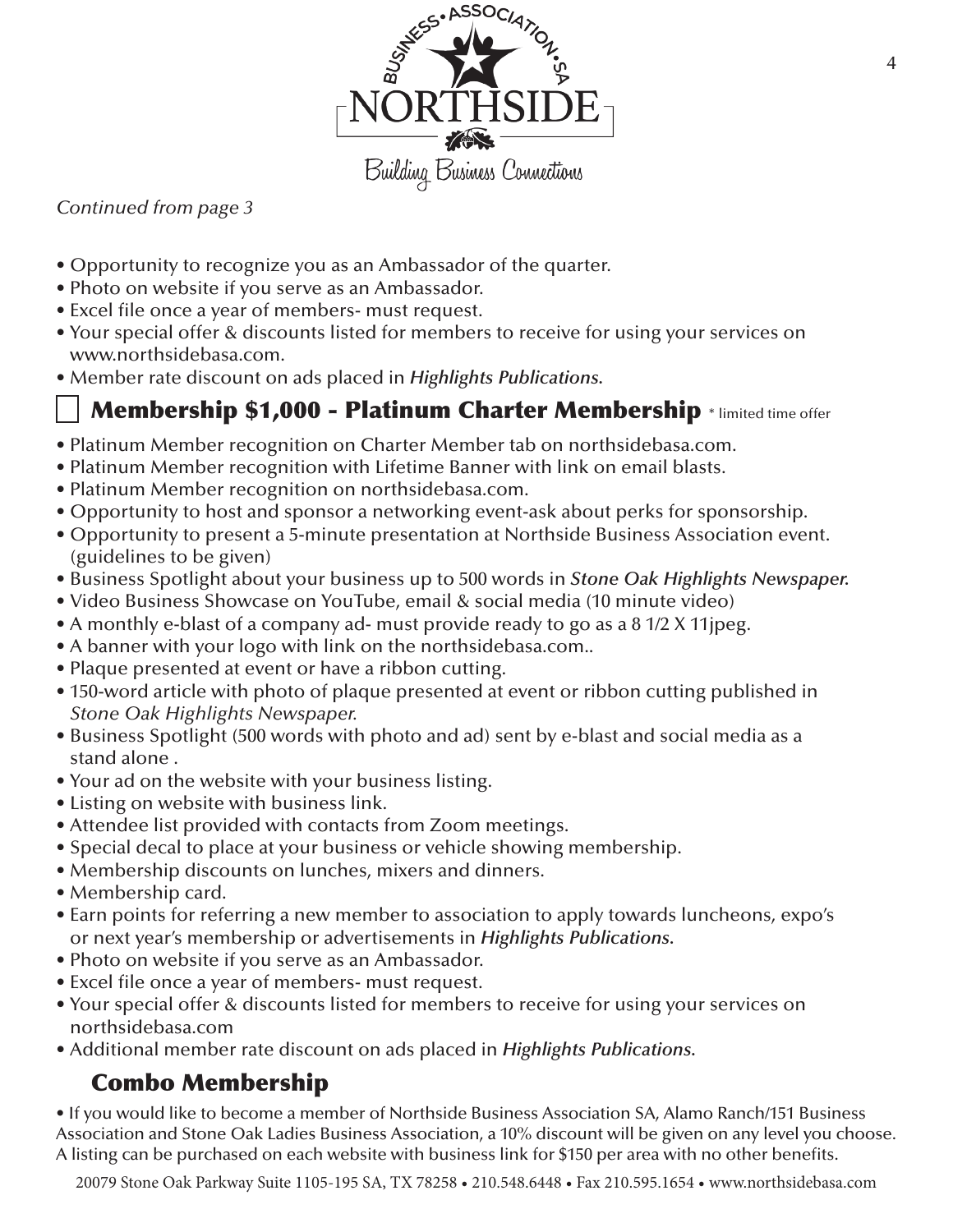

| Referred By: |  |
|--------------|--|
|--------------|--|

#### Payment Instructions:

Checks should be made out to: *Barbera Productions, LLC* or use credit card enrollment below. Please check one.

| <b>We Honor:</b> $\Box$ Mastercard $\Box$ Visa $\Box$ Discover $\Box$ American Express $\Box$ Cash/ Check     |  |
|---------------------------------------------------------------------------------------------------------------|--|
|                                                                                                               |  |
|                                                                                                               |  |
|                                                                                                               |  |
|                                                                                                               |  |
|                                                                                                               |  |
| Contact Person Phone: 2008 2009 2010 2020 2021 2021 2022 2021 2022 2021 2022 2022 2023 2024 2022 2022 2023 20 |  |
|                                                                                                               |  |

**Notice of Auto-Renewal:** This agreement shall be renewable at the end of the current term, unless either party gives written or verbal notice of the intention to not renew. This membership renewal agreement is subject to termination by either party upon at least 30 days notice prior to the end of the then current contract year. There are no refunds or transferring membership to other parties.

20079 Stone Oak Parkway Suite 1105-195 SA, TX 78258 • 210.548.6448 • Fax 210.595.1654 • www.northsidebasa.com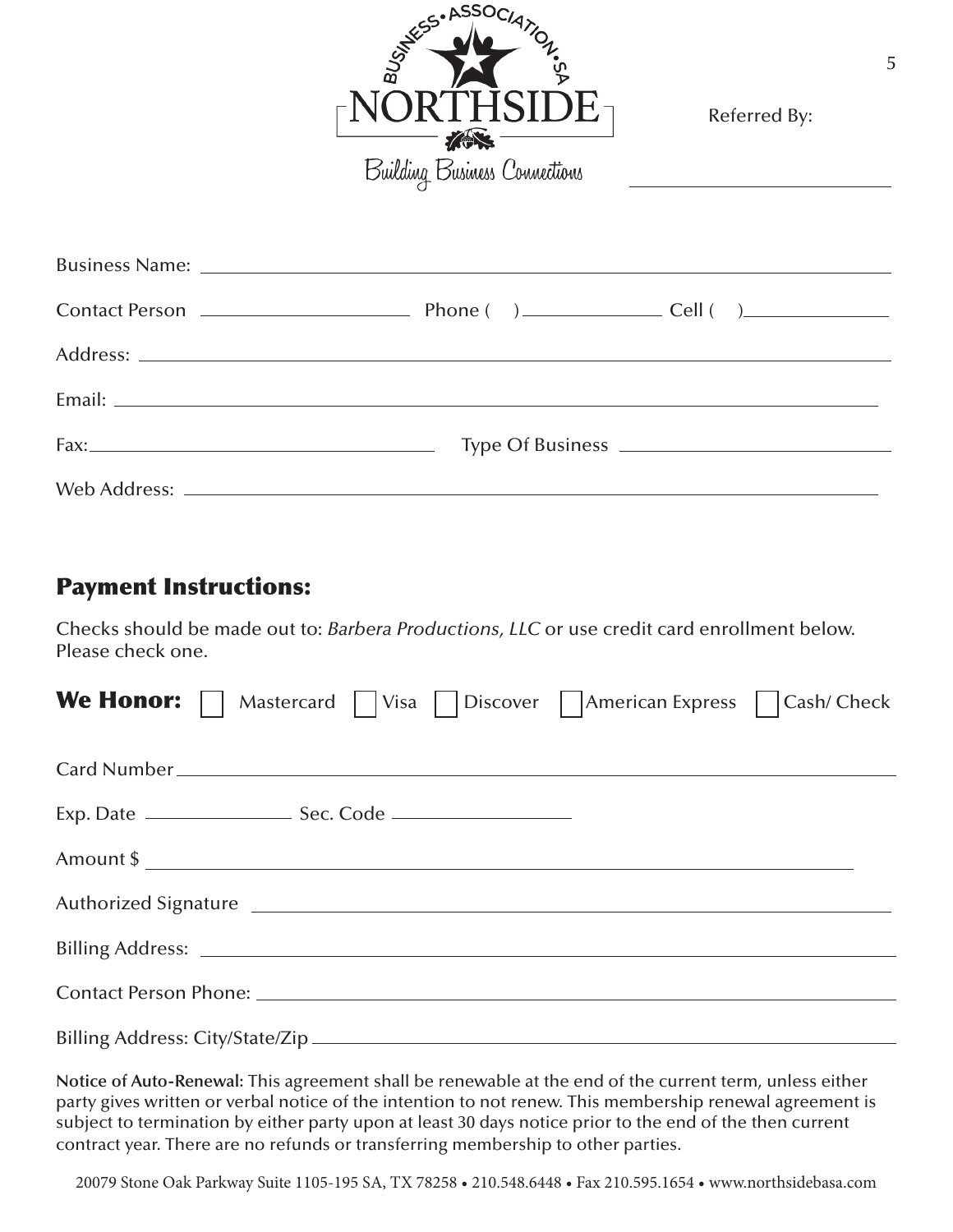

#### Discount Offer For Members Agreement

I agree to provide this offer, stated below, for a minimum of one full year to all Norhtside Business Association. Offer will continue on a month-to-month basis after one year – unless otherwise notified in writing of cancellation. A 30-day advanced written notice is needed if contributor decides to cancel said offer. Contributor of special discount member offer also agree to display the Northside Business Association decal on the door of the business to help identify themselves as a contributor for the duration of participation.

|                                                                                                                       | Fax: $\frac{1}{2}$ |  |
|-----------------------------------------------------------------------------------------------------------------------|--------------------|--|
|                                                                                                                       |                    |  |
|                                                                                                                       |                    |  |
|                                                                                                                       |                    |  |
|                                                                                                                       |                    |  |
|                                                                                                                       |                    |  |
| <u> 2000 - Andrea Andrew Maria (a chemical altres altres altres altres altres altres altres altres altres altres </u> |                    |  |
|                                                                                                                       |                    |  |
|                                                                                                                       |                    |  |
|                                                                                                                       |                    |  |
|                                                                                                                       |                    |  |
|                                                                                                                       |                    |  |
|                                                                                                                       |                    |  |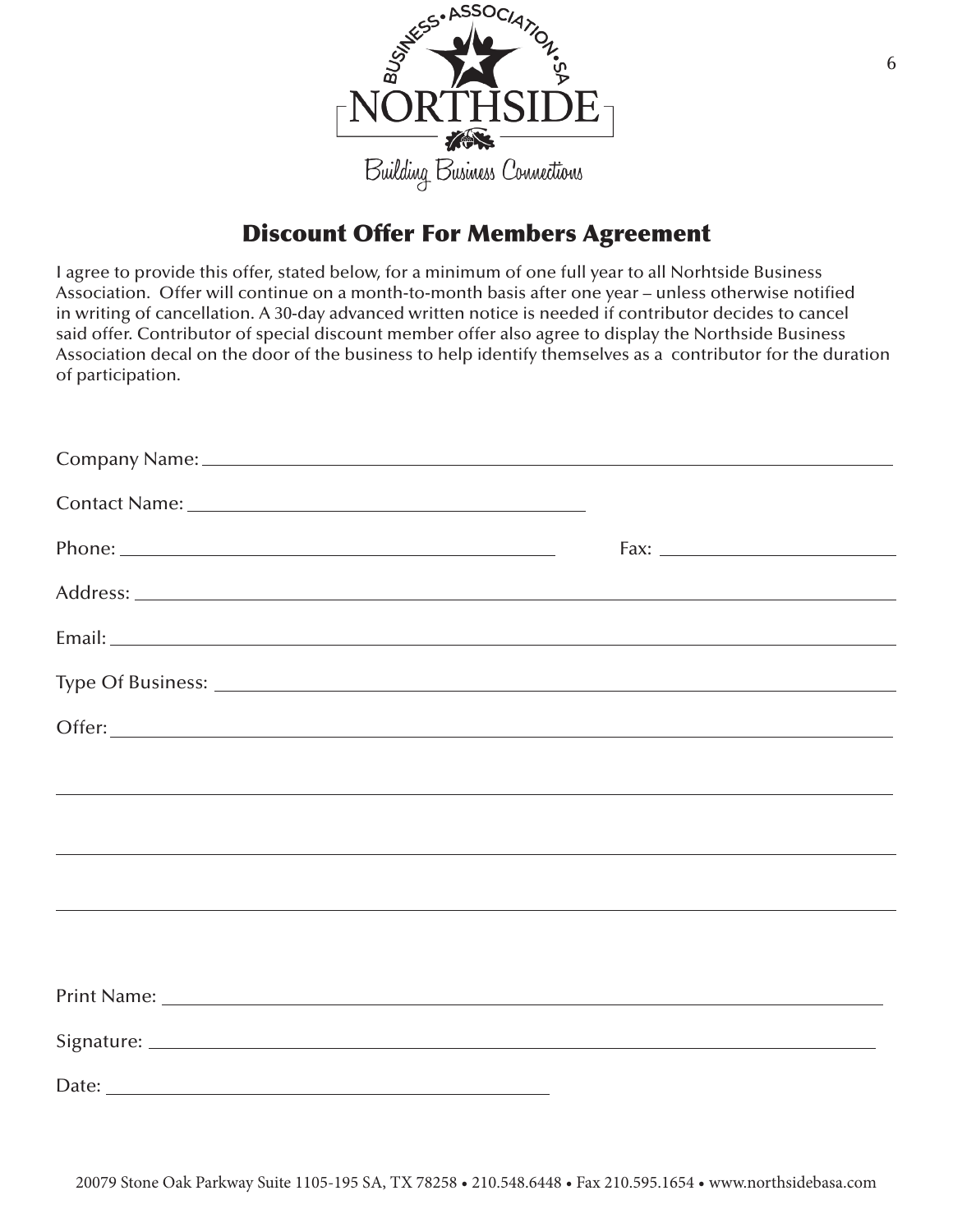

#### Ambassador Agreement

I agree to commit to six months as an Ambassador, which will entitle me to a head shot photo with my name, company name on the association's website. I will also have the opportunity to submit my information to be included in a welcome packet which will be presented at ribbon cuttings to the business owners. I must have at least 25 pieces of supplies turned in to put in welcome packets. I understand I must purchase a Northside Business Association name tag which will display my name and company name. I understand that I must attend all ribbon cuttings as long as association gives me a one week notice. If I am unable to attend, I agree that it is my responsibility to have someone come in my place. I understand the importance of attendance in order for this group to be successful. Attendance will be taken at each ribbon cutting. I understand that if I am unable to fulfill this commitment, I will not be able to have the privileges given to an Ambassador.

|                                                    | Phone # $\qquad \qquad \qquad \qquad$ Cell # $\qquad \qquad$          |
|----------------------------------------------------|-----------------------------------------------------------------------|
| Ambassador badge order \$15 to be paid as follows: |                                                                       |
|                                                    | Please check one Visa Mastercard American Express Discover Check/Cash |
|                                                    |                                                                       |
|                                                    |                                                                       |
|                                                    |                                                                       |
|                                                    | City, State, Zip                                                      |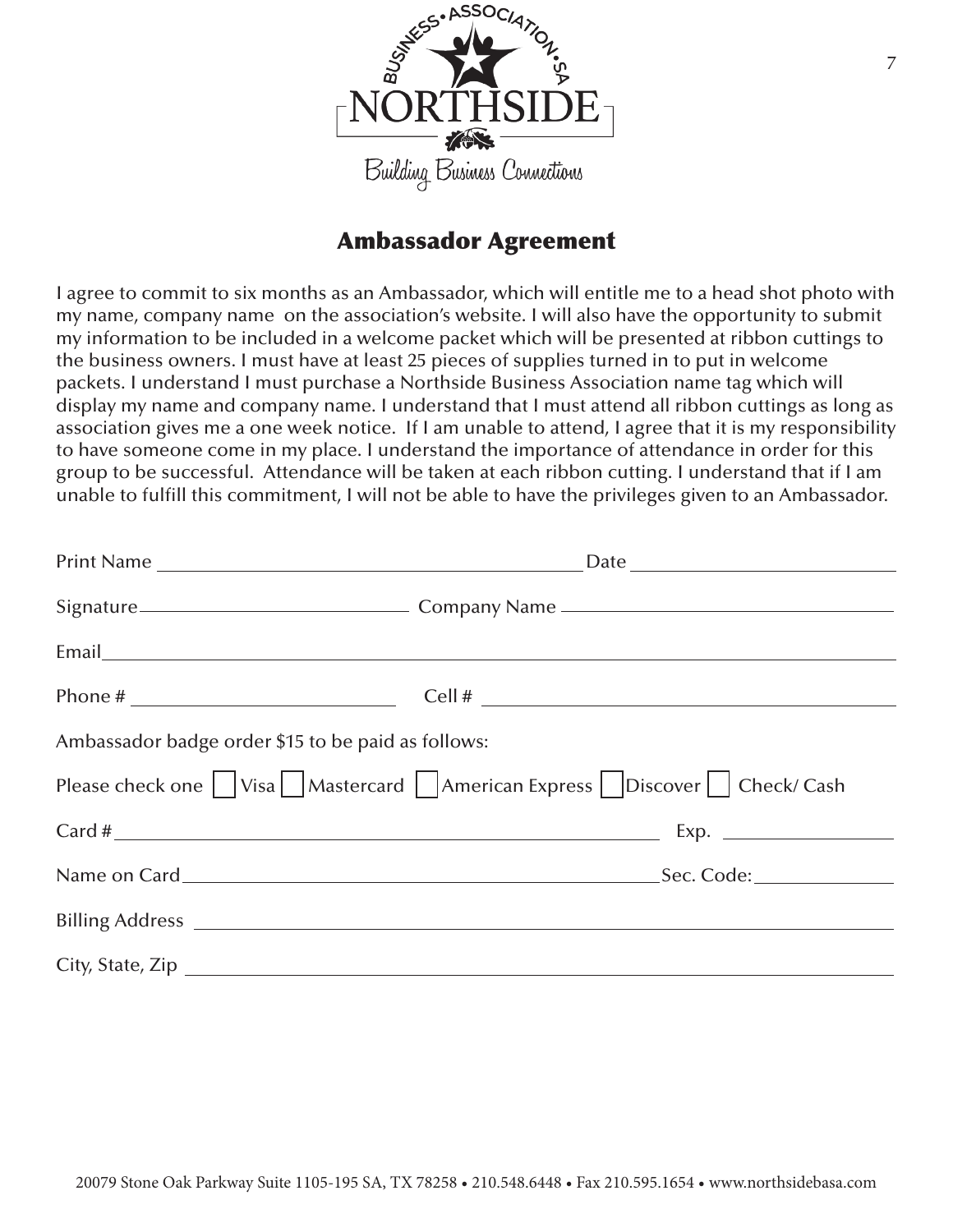

## Business Or Medical Listing

| (One Category per Business Listing)                                                                                                                                                                                            |                                                                                                                                                                                                                                                                                                                                          |
|--------------------------------------------------------------------------------------------------------------------------------------------------------------------------------------------------------------------------------|------------------------------------------------------------------------------------------------------------------------------------------------------------------------------------------------------------------------------------------------------------------------------------------------------------------------------------------|
|                                                                                                                                                                                                                                |                                                                                                                                                                                                                                                                                                                                          |
|                                                                                                                                                                                                                                |                                                                                                                                                                                                                                                                                                                                          |
|                                                                                                                                                                                                                                |                                                                                                                                                                                                                                                                                                                                          |
|                                                                                                                                                                                                                                |                                                                                                                                                                                                                                                                                                                                          |
|                                                                                                                                                                                                                                | Phone $\#$ $\qquad \qquad$ $\qquad$ $\qquad$ $\qquad$ $\qquad$ $\qquad$ $\qquad$ $\qquad$ $\qquad$ $\qquad$ $\qquad$ $\qquad$ $\qquad$ $\qquad$ $\qquad$ $\qquad$ $\qquad$ $\qquad$ $\qquad$ $\qquad$ $\qquad$ $\qquad$ $\qquad$ $\qquad$ $\qquad$ $\qquad$ $\qquad$ $\qquad$ $\qquad$ $\qquad$ $\qquad$ $\qquad$ $\qquad$ $\qquad$ $\q$ |
|                                                                                                                                                                                                                                | (for medical only)                                                                                                                                                                                                                                                                                                                       |
| Website: New York: New York: New York: New York: New York: New York: New York: New York: New York: New York: New York: New York: New York: New York: New York: New York: New York: New York: New York: New York: New York: New |                                                                                                                                                                                                                                                                                                                                          |
|                                                                                                                                                                                                                                |                                                                                                                                                                                                                                                                                                                                          |
|                                                                                                                                                                                                                                |                                                                                                                                                                                                                                                                                                                                          |
|                                                                                                                                                                                                                                |                                                                                                                                                                                                                                                                                                                                          |
|                                                                                                                                                                                                                                |                                                                                                                                                                                                                                                                                                                                          |
|                                                                                                                                                                                                                                |                                                                                                                                                                                                                                                                                                                                          |
|                                                                                                                                                                                                                                |                                                                                                                                                                                                                                                                                                                                          |
|                                                                                                                                                                                                                                |                                                                                                                                                                                                                                                                                                                                          |
|                                                                                                                                                                                                                                |                                                                                                                                                                                                                                                                                                                                          |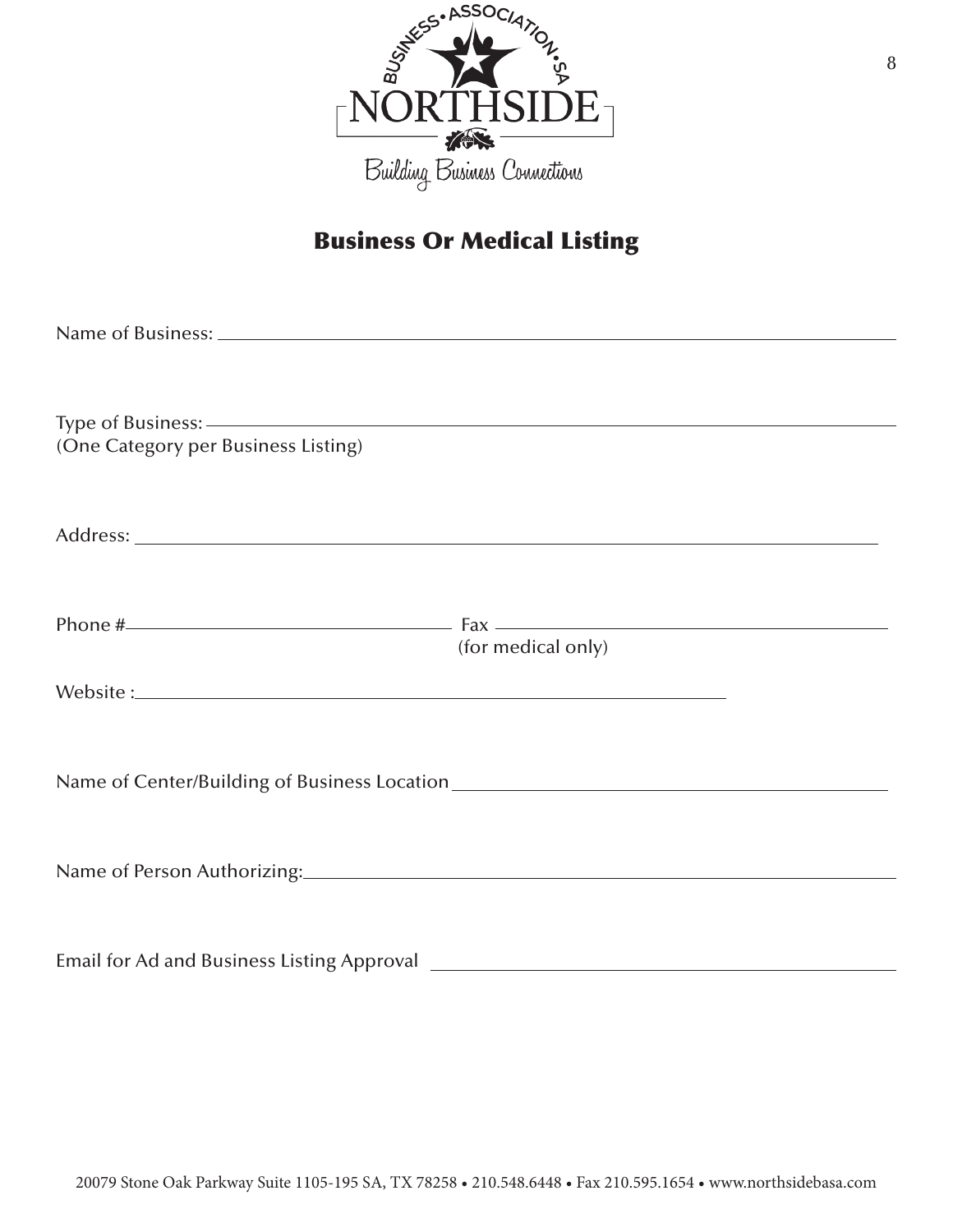

#### Business Directory Categories

- \_\_ Accountants Certified Public
- \_\_ Advertising/Promotional Products
- \_\_ Air Conditioning & Heating
- \_\_ Apartment Communities
- \_\_ Apartment Locators
- \_\_ Art Galleries/Studios
- \_\_ Assisted Living
- \_\_ Associations
- \_\_ Athletic Training Facilities
- \_\_ Attorneys
- \_\_ Automotive Collision Repair
- \_\_ Automotive Dealerships
- \_\_ Automotive Repair
- \_\_ Bakeries
- \_\_ Banking
- \_\_ Bars
- \_\_ Beauty Salons & Spa Services
- \_\_ Beauty Products/Cosmetics
- \_\_ Birthday Parties
- \_\_ Business Consulting
- \_\_ Catering
- \_\_ Chimney Sweep Certified
- \_\_ Chocolate
- \_\_ Churches
- \_\_ Cleaners & Laundry
- \_\_ Cleaning Products
- \_\_ Communications Providers
- \_\_ Computer Services
- \_\_ Counselors/Mediators
- \_\_ Country Clubs
- \_\_ Credit Restoration
- \_\_ Credit Union
- \_\_ Decks & Patios
- \_\_ Drug Detection Services
- \_\_ Employee Benefits
- \_\_ Entertainment Music
- \_\_ Entertainment Performing Arts
- \_\_ Entertainment Sports
- \_\_ Etiquette Classes
- \_\_ Event Planning
- \_\_ Eyelash Extensions
- \_\_ Financial Advisors, Investments & Services
- \_\_ Fitness Centers
- \_\_ Fitness Centers Children's
- \_\_ Florists
- \_\_ Fruit Bouquets
- \_\_ Funeral Homes
- \_\_ Golf Courses
- \_\_ Greeting Cards
- \_\_ Health Food
- \_\_ Home Furnishings & Bedding
- \_\_ Home Building & Remodeling
- \_\_ Home Care
- \_\_ Home Technology Design
- \_\_ Honeymoon Travel
- \_\_ Hotels
- \_\_ House Cleaning
- \_\_ Human Resources
- \_\_ Ice Cream
- \_\_ Insurance
- \_\_ Insurance Contract Management
- \_\_ Interior Design
- \_\_ Internet Marketing
- \_\_ Irrigation System Installation & Services
- \_\_ IT Services
- \_\_ IT Staffing
- \_\_ IT Support
- \_\_ Janitorial Services
- \_\_ Jewelry
- \_\_ Kennels
- \_\_ Language Centers
- \_ Lawn & Landscaping Services
- \_\_ Limousines
- \_\_ Liquor Store
- \_\_ Mailing Services
- \_\_ Massage –Therapeutic *Continued on page 10*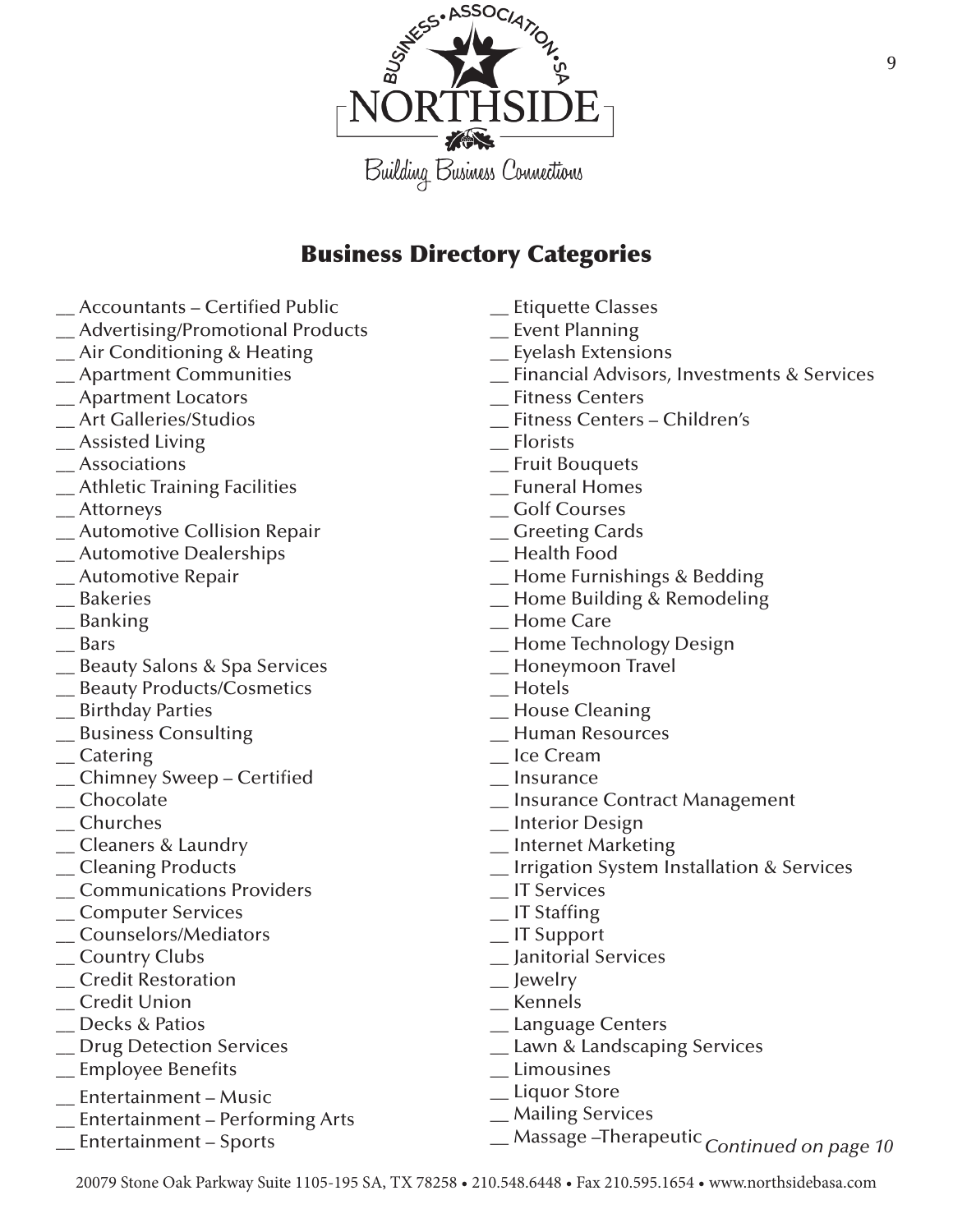

*Continued from page 9*

## Business Directory Categories

- \_\_ Mortgage
- \_\_ Music Schools
- \_\_ Music Venues
- \_\_ Newspapers
- \_\_ Office Condominiums
- \_\_ Office Equipment
- \_\_ Organizing Service
- \_\_ Painting Contractors
- \_\_ Pest Control
- \_\_ Pet Grooming
- \_\_ Pet Sitting & Services
- \_\_ Photographers
- \_\_ Picture Framing
- \_\_ Pilates
- \_\_ Pool Construction \_\_ Window Tinting
- \_\_ Pottery Studios \_\_ Wine
- \_\_ Pre-Schools
- \_\_ Printer Ink & Toner
- \_\_ Printing & Copying
- \_\_ Private Schools
- \_\_ Prof. Employer Organizations
- \_\_ Property Management
- \_\_ Real Estate
- \_\_ Real Estate School
- \_\_ Restaurants American
- \_\_ Restaurants Asian
- \_\_ Restaurants BBQ
- \_\_ Restaurants Breakfast/Lunch
- \_\_ Restaurants Café
- \_\_ Restaurants Deli
- \_\_ Restaurants French
- \_\_ Restaurants Gourmet
- \_\_ Restaurants Italian
- \_\_ Restaurants Mediterranean
- \_\_ Restaurants Mexican
- \_\_ Restaurants Mongolian Stir Fry
- \_\_ Restaurants Pizza
- \_\_ Restaurants Prepared Meals
- \_\_ Restaurants Seafood
- \_\_ Restaurants Southwestern
- $\equiv$  Restaurants -
- \_\_ Retail Boutiques
- \_\_ Retail Children's Boutiques
- \_\_ Retail Discount Stores
- \_\_ Retail Footwear
- \_\_ Retail Health & Wellness
- \_\_ Retail Shopping Centers
- \_\_ Retail Specialty Stores
- \_\_ Retail Toy Stores
- \_\_ Retirement Communities
- \_\_ Security
- \_\_ Staffing
- \_\_ Storage
- \_\_ Structural & Civil Engineering
- \_\_ Surveyors
- \_\_ Tanning Salons
- \_\_ Tattoos/Body Piercings
- \_\_ Trade Schools
- \_\_ Travel Agencies
- \_\_ Tutoring/Learning Centers
- \_\_ Tutoring/Learning Centers
- \_\_ Welcome Services
- \_\_ Wellness & Nutrition
- \_\_ Wholesale Designer Merchandise

\_\_\_\_\_\_\_\_\_\_\_\_\_\_\_\_\_\_\_\_\_\_\_\_\_\_\_\_\_

- \_\_ Wholesale General
- \_\_ Window Coverings
- \_\_ Window Tinting
- \_\_ Wine
- \_\_ Other (explain)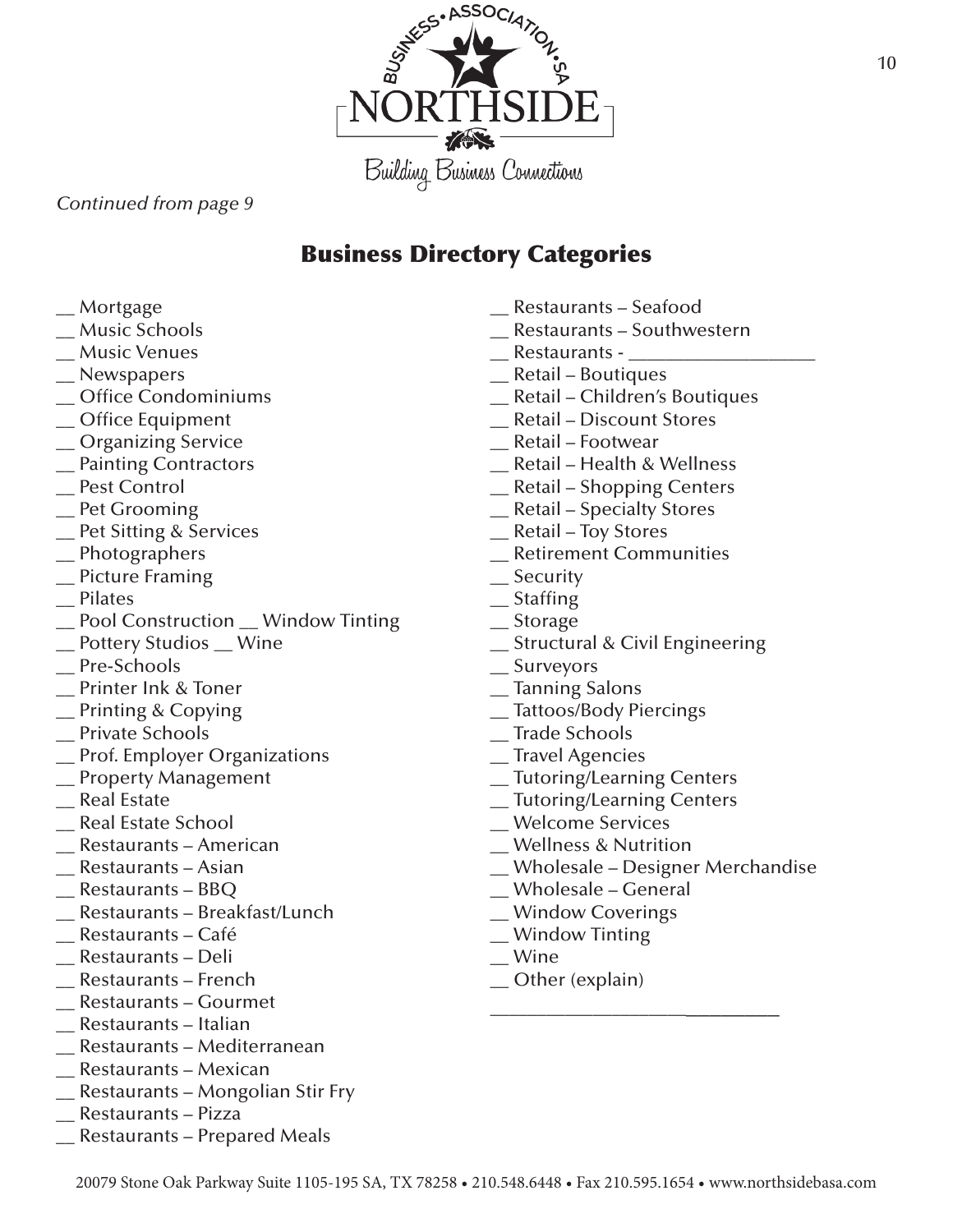

## Medical Directory Categories

- **\_**\_ Allergy, Asthma & Immunology
- \_\_ Alzheimer's/Dementia Care Residence
- $\equiv$  Angiography
- \_\_ Anti-Aging
- \_\_ Cancer Treatment
- \_\_ Cardiology
- \_\_ Cardiovascular
- \_\_ Colon & Rectal Surgery
- \_\_ Cosmetic Gynecology
- \_\_ Cosmetic Surgery
- \_\_ Counseling
- \_\_ Credentialing
- \_\_ Dentistry Cosmetic
- \_\_ Dentistry Endodontics
- \_\_ Dentistry Family
- \_\_ Dentistry General
- \_\_ Dentistry Pediatric
- \_\_ Dermatology
- \_\_ Family Medicine
- \_\_ Gastroentrology
- \_\_ Health Care
- \_\_ Health & Wellness
- \_\_ Hospitals
- \_\_ Imaging Centers
- \_\_ Internal Medicine
- \_\_ Lasik Centers
- \_\_ Medical Billing
- \_\_ Medical Equipment Repair
- \_\_ Medical Esthetiques
- \_\_ Medical Information Technology
- \_\_ Medical Transcription
- \_\_ Midwives
- \_\_ Neurology
- \_\_ Neurosurgery
- \_\_ Nutritionists & Dietitians
- \_\_ Obstetrics/Gynecology
- \_\_ Ophthalmology
- \_\_ Optometrists
- \_\_ Oral & Maxillofacial Surgery
- \_\_ Orthodontics
- \_\_ Orthotics & Prosthetics
- \_\_ Otolaryngologists
- \_\_ Pain Management
- \_\_ Pediatrics
- \_\_ Pediatrics After Hours
- \_\_ Pediatrics Pulmonary
- \_\_ Pharmacy
- \_\_ Physical Therapy
- \_\_ Plastic Surgery
- \_\_ Plastic Surgery Facial
- \_\_ Podiatry
- \_\_ Skilled Nursing
- \_\_ Speech Therapy
- \_\_ Sports Medicine
- $\equiv$ Therapy
- \_\_ Urgent Care/Minor Emergency
- \_\_ Vein Treatment
- \_\_ Wellness & Weight Loss
- $\Box$  Other  $\Box$